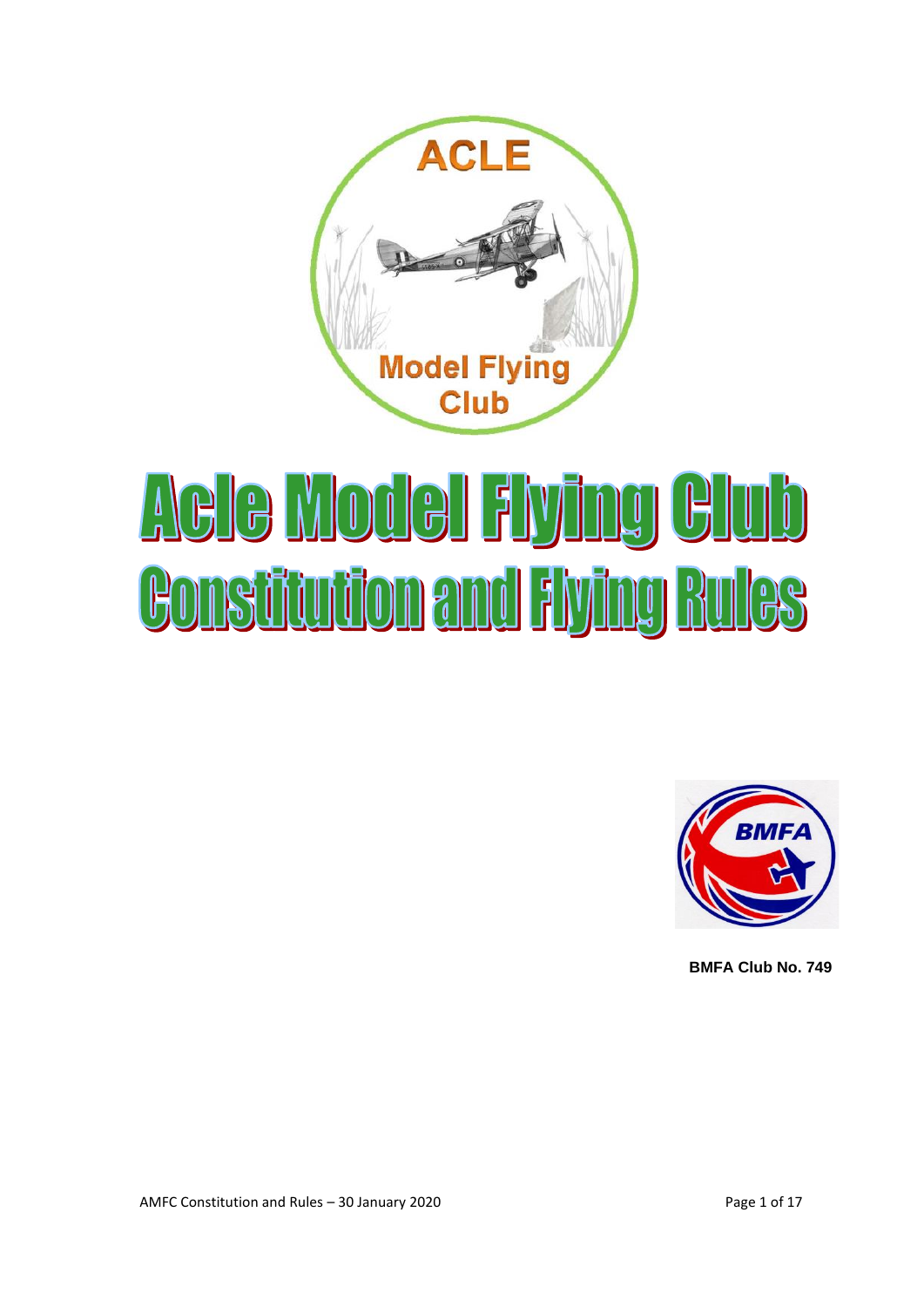# **TABLE OF CONTENTS**

# Page No.

| 1. |      |                                                                        |  |
|----|------|------------------------------------------------------------------------|--|
|    | 1.1  |                                                                        |  |
|    | 1.2  |                                                                        |  |
|    | 1.3  |                                                                        |  |
|    | 1.4  |                                                                        |  |
|    | 1.5  |                                                                        |  |
|    | 1.6  |                                                                        |  |
|    | 1.7  |                                                                        |  |
|    | 1.8  |                                                                        |  |
|    | 1.9  |                                                                        |  |
|    | 1.10 |                                                                        |  |
|    | 1.11 |                                                                        |  |
|    | 1.12 |                                                                        |  |
|    | 1.13 |                                                                        |  |
|    | 1.14 |                                                                        |  |
|    | 1.15 |                                                                        |  |
| 2. |      |                                                                        |  |
|    | 2.1  |                                                                        |  |
|    | 2.2  |                                                                        |  |
|    | 2.3  |                                                                        |  |
|    | 2.4  |                                                                        |  |
|    | 2.5  |                                                                        |  |
|    | 2.6  |                                                                        |  |
|    | 2.7  |                                                                        |  |
|    | 2.8  |                                                                        |  |
|    | 2.9  |                                                                        |  |
|    | 2.10 | What are the precautions when walking/driving onto the flying field?11 |  |
|    | 2.11 |                                                                        |  |
|    | 2.12 |                                                                        |  |
|    | 2.13 |                                                                        |  |
| 3. |      |                                                                        |  |
| 4. |      |                                                                        |  |
| 5. |      |                                                                        |  |
| 6. |      |                                                                        |  |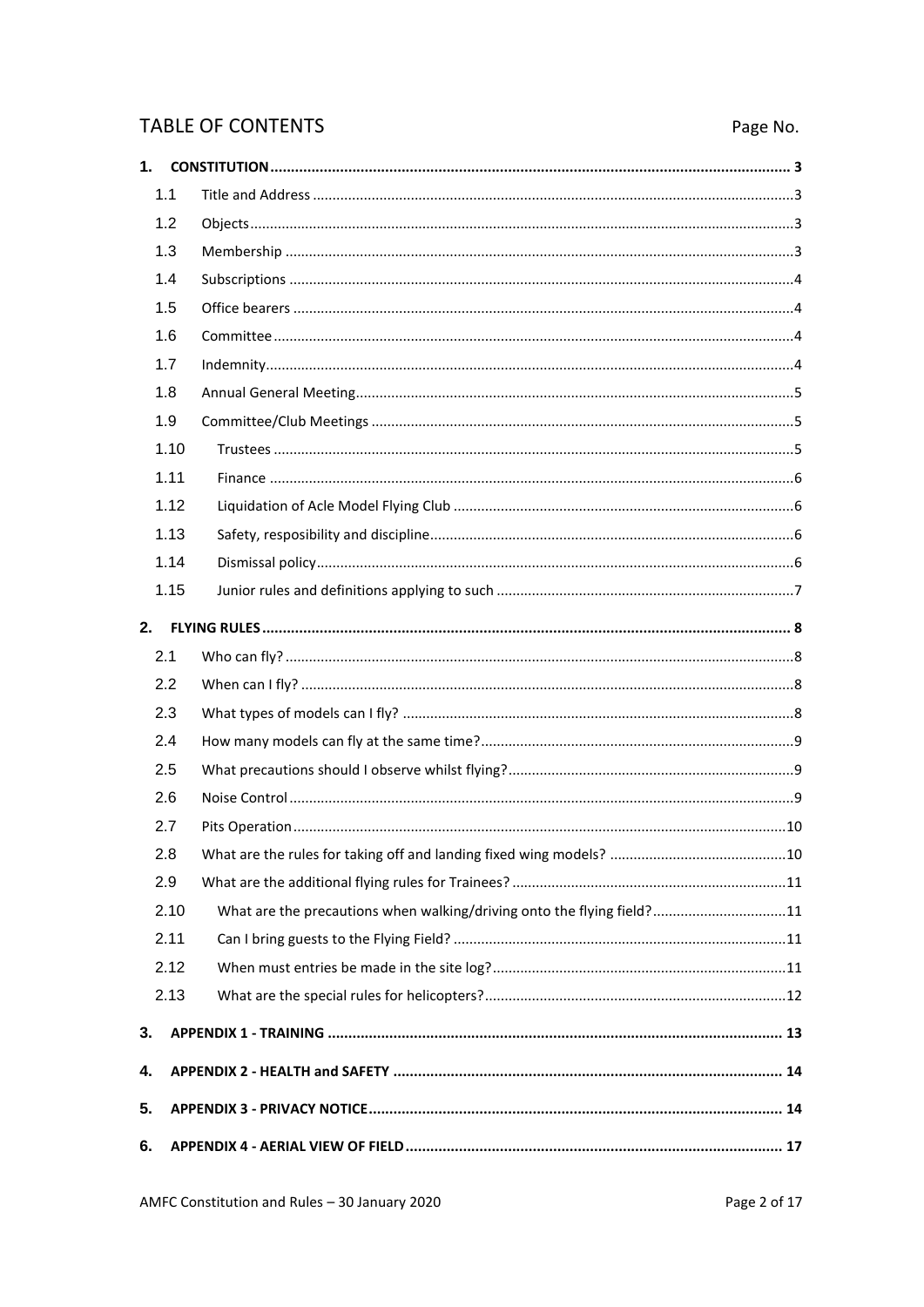# **1.** CONS**TITUTION**

# **1.1 TITLE AND ADDRESS**

- 1.1.1 The name of the club shall be the Acle Model Flying Club (AMFC) and is Club number 749 of the British Model Flying Association (BMFA).
- 1.1.2 The address of the club shall be c/o the Secretary.

# **1.2 OBJECTS**

- 1.2.1 To ultimately operate its own flying site.
- 1.2.2 To provide facilities for the sport of model aircraft construction and flying.
- 1.2.3 To assist members to improve their standards of building and flying and to require strict observance of all rules and safety procedures.
- 1.2.4 To encourage Club Social activities.
- 1.2.5 To abide by and promote the rules and policies of the British Model Flying Association.

# **1.3 MEMBERSHIP**

- 1.3.1 Membership runs from the 1st January to 31st December.
- 1.3.2 All new members are subject to a six-month probationary period.
- 1.3.3 The committee reserve the right to refuse membership
- 1.3.4 There will be a maximum of 70 full members with a maximum of 10 training memberships. Training memberships shall consist of rotary and fixed wing students. Once all training memberships are allocated then a waiting list, on a first come first served basis, will be kept. On completion of training students will become full members provided a vacancy exists. If not they will go on a priority waiting list on a first come first served basis.
- 1.3.5 Membership shall be open to persons of both sexes and all ages and backgrounds with reference to the environment and conditions that the club practices the sport in.
- 1.3.6 New members who are not existing members of the BMFA will be required to join as a condition of club membership. Should a member relinquish BMFA membership then his/her membership of the club will be deemed to have lapsed.
- 1.3.7 Applications to join the club shall be in writing and on the club application form(s), which will be submitted with all fees. All cheques must be cleared through the bank prior to membership being considered. All new/lapsed members initially serve a six-month probationary period.
- 1.3.8 All members will be given a copy of the Club Rules.
- 1.3.9 Proof of membership is by Club card that must be carried at all times and produced on demand of a Club official. Current BMFA cards provide proof of insurance cover and BMFA fees.
- 1.3.10 SENIOR MEMBERS shall be over 18 years of age.
- 1.3.11 JUNIOR members shall be under 18 years of age and will have no voting rights. Those whose 18th birthday occurs in the current year become full members on that day without paying the difference in membership fees.
- 1.3.12 HONORARY MEMBERSHIP shall be conferred at the discretion of the Committee. Honorary members are still required to pay their BMFA subscriptions and be registered with the CAA.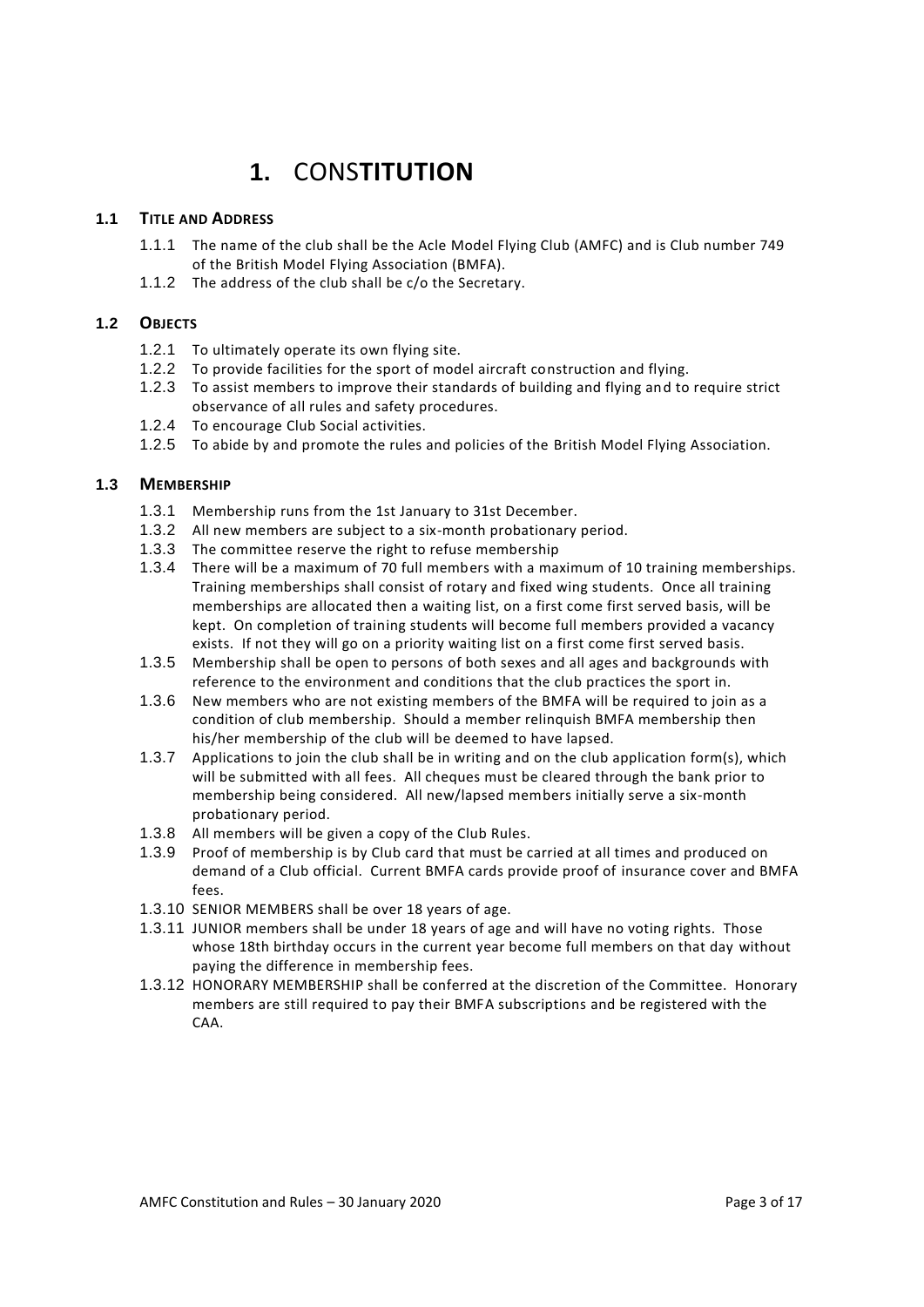# **1.4 SUBSCRIPTIONS**

- 1.4.1 The amount of any initial 'joining fee' for Club membership or Training and the amount of annual subscriptions shall be determined by the Committee and ratified at the Annual General Meeting.
- 1.4.2 For members joining during the year the appropriate fees shall be as written on the Club subscription sheet for that year and have been decided as above.
- 1.4.3 The annual subscription will become payable on the 1st January and shall cover Membership for the calendar year.
- 1.4.4 Existing members who have not renewed their membership by making the appropriate cleared funds available to the Secretary on or before the 1st January will be deemed to be lapsed members. Lapsed members will be required to pay a surcharge in addition to the Club membership fee if they wish to renew their membership of the club for the current year.
- 1.4.5 New members who are not existing members of the BMFA will be required to join as a condition of membership of the Club and shall be required to pay the BMFA subscription in addition to that of the Club.

## **1.5 OFFICE BEARERS**

- 1.5.1 The Office Bearers shall be the Chairman, Secretary, Treasurer, Safety Officer and Chief Instructor. Assistants to the Secretary, Safety Officer and Chief Instructor can be elected but will not normally be required to attend committee meetings. The Committee will always, if possible, consist of five or more persons, to a maximum of six. In the event of the resignation of a club official between AGM's the remaining committee members may select another person who is willing to stand. All Office bearers will retire annually but are eligible for re-election.
- 1.5.2 A list of current Committee members is available, on request from the Club Secretary.

#### **1.6 COMMITTEE**

- 1.6.1 The Committee shall manage the day to day business of the Club.
- 1.1.1 The Committee shall be responsible for the production and maintenance of the Club's Rules, Child and Vulnerable Adult Care and Junior Rules, which shall be binding on all members of the Club at any Club flying site.
- 1.1.2 The Committee, during their term of office, may vary any Rules at their discretion and may pass other Bye-Laws in relation to any Club activity. Any variations and Bye-Laws are to be ratified at the next AGM with any proposals having been sent to the Club secretary at least 21 days prior to the AGM.
- 1.6.2 The quorum for a Committee meeting shall be three members.

#### **1.7 INDEMNITY**

1.7.1 If a Committee member engages or becomes involved in Court Proceedings, whether Criminal or Civil, in his representative capacity on behalf of the Club, as opposed to in his capacity as a private individual notwithstanding that he is taking part in Club activities but in circumstances where it would be unreasonable for the Club as a whole to ratify his actions, then in the former instance, i.e. in his representative capacity, the Club will indemnify him, the Committee member, in respect of any fines, damages or costs awarded against the Committee member. In the event of a Committee member being awarded damages or costs in the course of proceedings taken by him in a representative capacity of the Club such damages or costs will belong to the Club and not the Committee member personally and forthwith upon receipt by the Committee member that Committee member will pay such damages or costs to the Club Treasurer.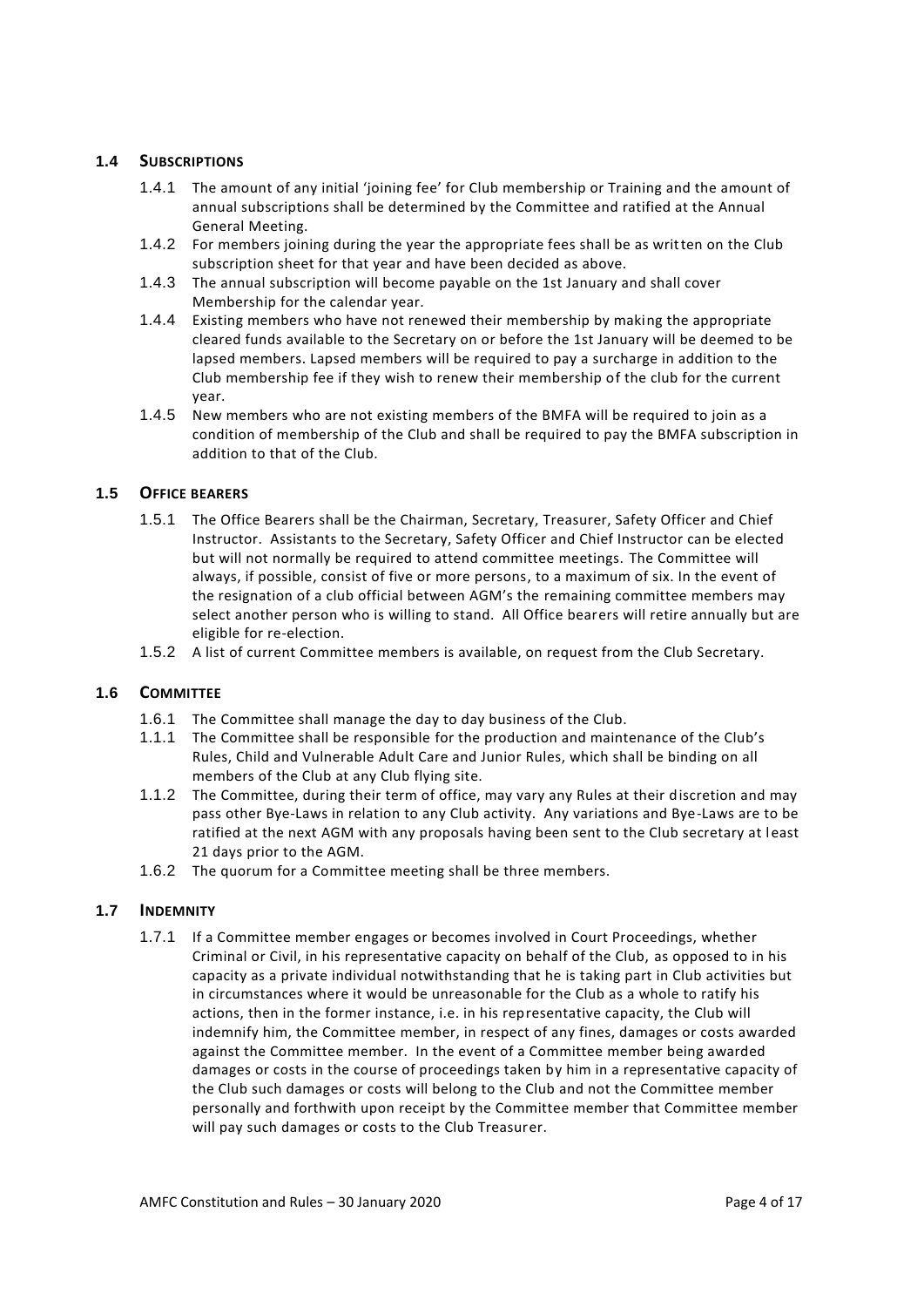1.7.2 In the event of a claim from a third party being made against the Club no Committee member or Club member will be held more responsible than any other member of the Club.

# **1.8 ANNUAL GENERAL MEETING**

- 1.8.1 An Annual General Meeting shall be held in November each year for which at least 14 days' notice shall be given. The meeting shall consider the reports of the Secretary, Treasurer, and Safety Officer and elect Committee members for the ensuing year.
- 1.8.2 Voting Each Senior member will have one vote. Junior members have no voting rights.

## **1.9 COMMITTEE/CLUB MEETINGS**

1.9.1 These meetings will be arranged according to need and interest/attendance of members. Dates and times will be advertised on the Notice Board in the Field Shelter. Additionally, dates and times of club meetings will be emailed to all members. Members may request a meeting by contacting a Committee member.

#### **1.10 TRUSTEES**

- 1.10.1 There shall be at least three Trustees of the Club who shall be appointed from time to time as necessary by the Committee of the Club from among Senior Members who are willing to be so appointed.
- 1.10.2 A Trustee shall hold office until:
	- a) Death
	- b) Resignation by notice in writing given to the Committee
	- c) Until a resolution removing them from office be passed at a meeting of the Committee by a majority comprising two-thirds of the members present and entitled to vote.
	- d) Ceasing to be a member of the Club
- 1.10.3 All the property of the Club, including land and investments, shall be held by the Trustees for the time being, in their own names so far as it is necessary and practicable, on trust for the use and benefit of the Club.
- 1.10.4 In the event of the death, resignation, or removal from office of a Trustee, the Committee shall nominate a new Trustee in his place, and shall as soon as possible thereafter take all lawful and practicable steps to procure the vesting of all Club property into the names of the Trustees as constituted after such nomination. For the purpose of giving effect to any such nomination, the Secretary for the time being is; hereby nominated as the person to appoint new Trustees of the Club within the meaning of Section 36 of the Trustee Act 1925 and shall duly appoint the person or persons so nominated by the Committee.
- 1.10.5 The Trustees shall in all respects act, in regard to any property of the Club held by them, in accordance with the directions of the Committee and shall have power to sell, lease, mortgage or pledge any Club property so held for the purpose of raising or borrowing money for the benefit of the Club in compliance with the Committee's directions (which shall be duly recorded in the Minutes of the proceedings of the Committee) but no purchaser, lessee or mortgagee shall be concerned to enquire whether any such direction has been given.
- 1.10.6 The Trustees shall be effectually indemnified by the members of the Club out of the assets of the Club from and against any liability, costs, expenses and payments whatsoever which may be properly incurred or made by them in the exercise of their duties or relation to any property of the Club vested in them, or in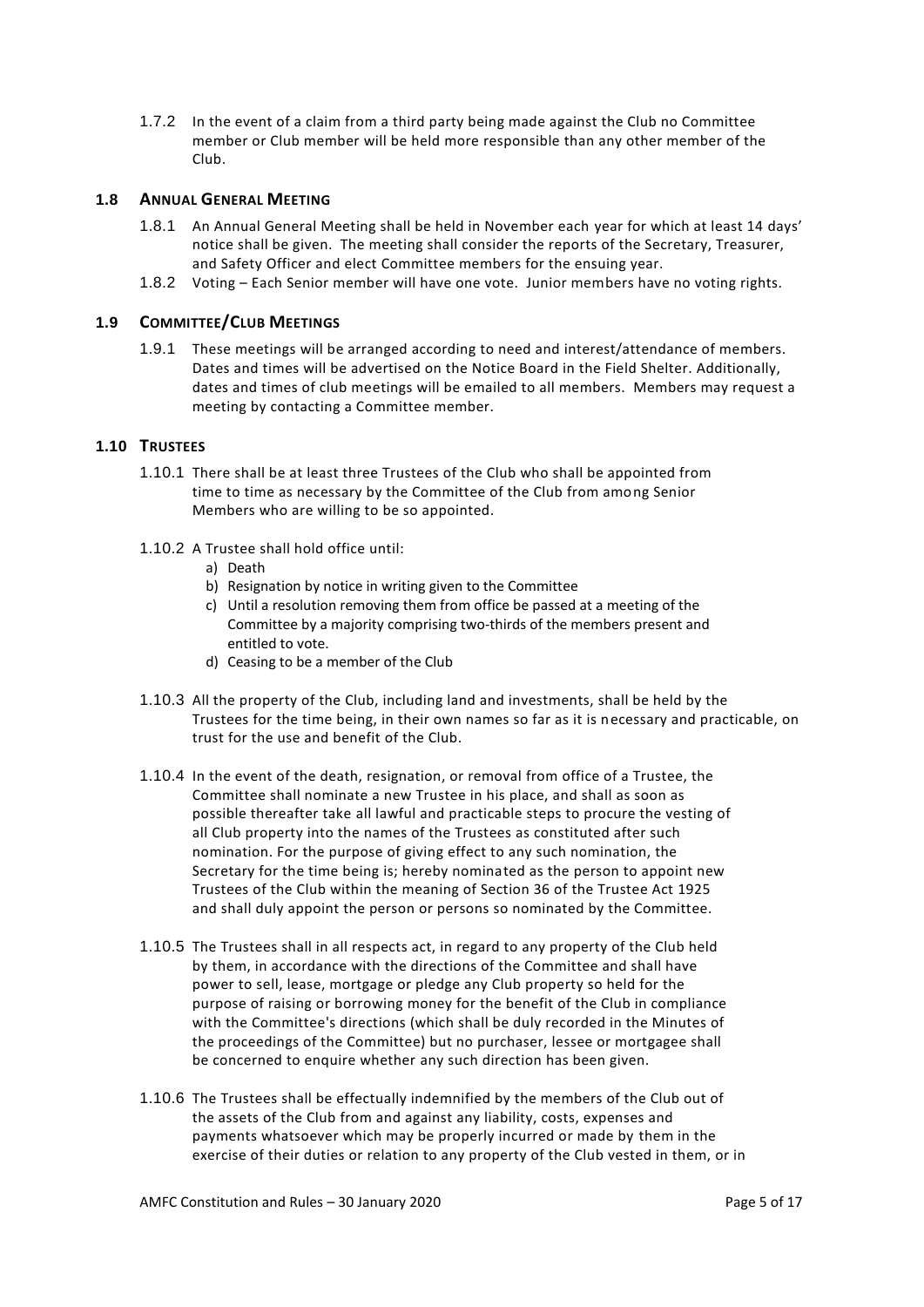relation to any legal proceedings, or which otherwise relate directly or indirectly to the performance of the functions of a Trustee of the Club.

## **1.11 FINANCE**

- 1.11.1 Audit Of Accounts One Auditor not a Committee Member shall be appointed for the ensuing year at the AGM. A financial statement, duly signed by the Auditor, shall be submitted to the membership at the AGM.
- 1.11.2 Banking The Club funds shall be lodged in a bank account(s) approved by the Committee.
- 1.11.3 Withdrawal of Funds Money may be withdrawn on the sole signature of the Chairman, Secretary or Treasurer
- 1.11.4 Club Property The Committee shall be responsible for all property belonging to the Club and maintaining a current inventory, which will be made available to the Club Auditor as requested.

## **1.12 LIQUIDATION OF ACLE MODEL FLYING CLUB**

- 1.12.1 In the event of the forced sale of the Club assets, the monies raised and held in the Club bank accounts will be divided into shares. Members will receive a share for each continuous year of membership. The value of a share will be the total value of the Club's assets, divided by the sum of the years of continuous membership of each Club member. Only full years count for the purpose of these calculations.
- 1.12.2 The calculations of the current Treasurer, checked by the current Secretary or other member of the committee will be final and without recourse.
- 1.12.3 The decision to liquidate the AMFC will, and can only be made, by the members at an Extraordinary General Meeting.

#### **1.13 SAFETY, RESPONSIBILITY AND DISCIPLINE**

- 1.13.1 EVERY member is responsible to the Club to ensure that their behaviour does not jeopardize the use of our flying site for other members.
- 1.13.2 EVERY member has the power to act should they think another member is breaking the rules.
- 1.13.3 Any subsequent action should be reported to the committee as soon as possible. We have the use of our site while good relationships are maintained with local farmers and authorities etc. In order to keep our flying site we expect everyone that uses them to do so sensibly, quietly and safely.
- 1.13.4 The Committee shall have the right to suspend or expel a member of the Club in case of misconduct or intentional breach of the Club Constitution or Flying Rules. Such a decision will be communicated to the member(s) in writing.
- 1.13.5 Exceptionally a Committee Member may immediately suspend a member whose conduct for whatever reason is deemed to necessitate such action. A decision of this nature will not be taken lightly but will be binding and only subject to review by a Committee hearing that the aggrieved member must request within seven days of the suspension commencing.
- 1.13.6 Any member suspended or expelled from the Club will forfeit all subscriptions paid.
- 1.13.7 The responsibility for the actions of a guest lies fully with the host member who will be held fully accountable should anything untoward happen.

#### **1.14 DISMISSAL POLICY**

- 1.14.1 The following process will be undertaken to discipline or dismiss a member from the Acle Model Flying Club unless in the opinion of the committee a member's actions demand instant dismissal with no recourse. The terms used herein are in the masculine, but are equally attributable to the feminine as required:
	- a) The member will be given a verbal warning in a polite and proper manner by an authorised committee member in which the member is made aware of his misdemeanour and what he is reasonably required to do to make amends.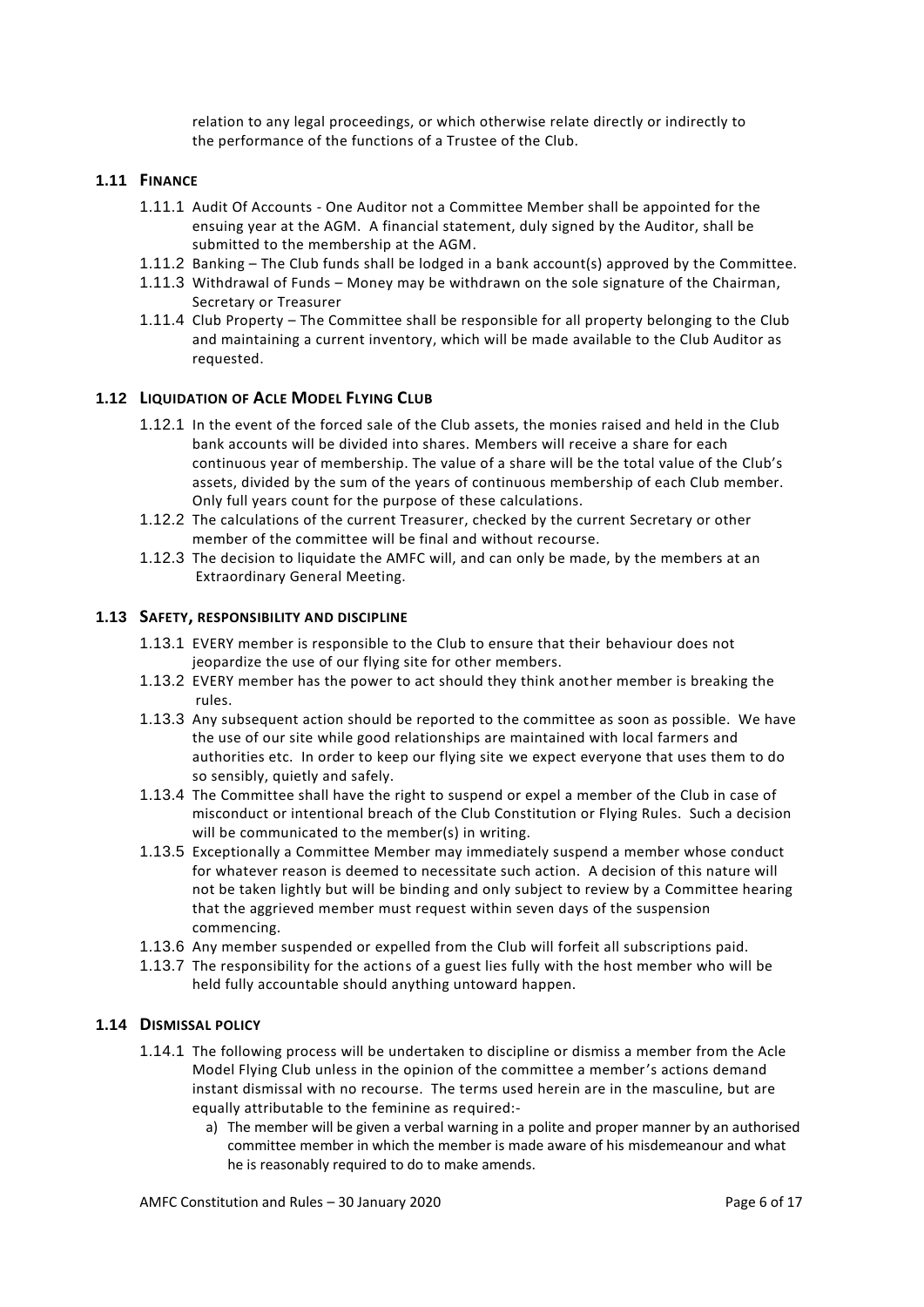- b) If the member does not respond, he will be given a written warning by the Club Secretary to advise him of the misdemeanour and what he is reasonably required to do to make amends.
- c) If the member still fails to respond the committee will invite him to meet with them at an agreed place and time to discuss the situation and to advise the member that they are considering withdrawing his membership.
- d) If he still fails to attend or respond without reasonable cause the committee can, if it wishes, withdraw their membership and give the member the reasons why this decision was made. There will be no reimbursement of Club fees.
- 1.14.2 When the member is advised of the withdrawal of their membership they may ask to appeal to the full committee for a re-examination of the situation. The committee will then meet as soon as possible and the membership withdrawal will either be upheld or reversed.
- 1.14.3 Anyone who is dismissed from the Club cannot re-join in the current or following year without approval of the full committee.
- 1.14.4 Any Person dismissed from the club may not fly as a visiting pilot or visit the field as a visitor until they have re-joined the club.

## **1.15 JUNIOR RULES AND DEFINITIONS APPLYING TO SUCH**

- 1.15.1 These rules are supplementary to all aforementioned rules for Junior members, but Seniors also need a working knowledge of them.
- 1.15.2 A Junior member is defined as being less than 18 years of age.
- 1.15.3 A responsible adult is defined as a Senior member or Parent/Guardian who has the experience commensurate with the type and level of supervision required.
- 1.15.4 Junior members must be supervised at all times by a responsible adult. The level of supervision is to be commensurate with the Junior members' age, maturity, capabilities and level of experience.
- 1.15.5 Junior members under 14 years of age shall not start an engine or carry a model unless they are supervised by a responsible adult.
- 1.15.6 No Junior member under the age of 14 shall fly a model unless supervised by a responsible adult or the Junior member holds the minimum of a BMFA achievement scheme 'A' certificate.
- 1.15.7 No Senior member is to be expected to assume responsibility for a Junior unless requested to do so by the Parent/Guardian and agrees to do so. In accepting the Senior member accepts full and complete responsibility whilst the Junior member is in their charge.
- 1.15.8 Notwithstanding the requirements of the paragraph immediately above should a Member discover a Junior member is unsupervised he/she must assume responsibility for the Junior members' safety in the first instance. The situation should then be rectified as soon as possible by seeking out the Junior members' Parent/Guardian/Nominated Supervisor. Any instance of such a situation should be reported to the Club Secretary without delay.
- 1.15.9 Whilst supervising Junior members, Senior members should be aware of the requirements of the 1989 Children Act and avoid placing themselves in a position that could be open to misinterpretation or question.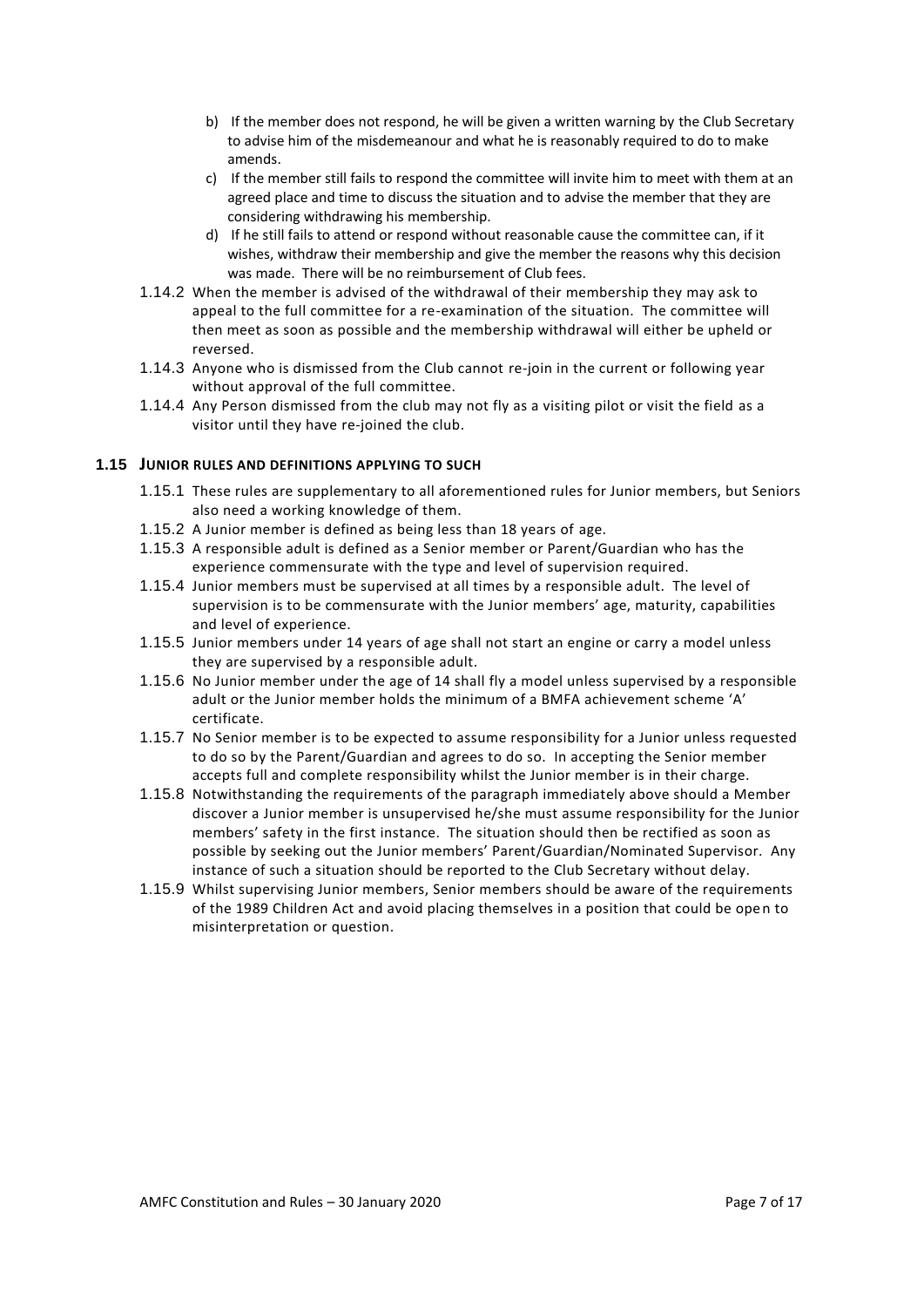# **2. FLYING RULES**

# **2.1 WHO CAN FLY?**

- 2.1.1 Any club member who holds a BMFA A, B or C certificate for the type of model being flown.
- 2.1.2 Any club member who has passed the club's proficiency test for the type of model being flown.
- 2.1.3 A member's guest who holds a BMFA A, B or C certificate for the type of model being flown. For any one guest, this is permitted on no more than two days in any calendar year. Furthermore, any guest's model being flown must meet the club's noise, weight & size restrictions.
- 2.1.4 The committee reserves the right to refuse a guest pilot
- 2.1.5 A trainee member, under the direct supervision of a club instructor.
- 2.1.6 A visitor for no more than one familiarisation flight under the direct supervision of a club instructor using a club training model.
- 2.1.7 Anyone flying must be covered by BMFA insurance.
- 2.1.8 Anyone flying must hold either:
	- A current CAA Flyer and operator ID.
	- A BMFA Proficiency Certificate.
	- A Registration Competency Certificate issued by the BMFA.

# **2.2 WHEN TRAINEES ARE FLYING WITH THE BUDDY BOX SYSTEM, THE INSTRUCTOR MUST HOLD ONE OF THE ABOVE THREE QUALIFICATIONS.**

2.2.1 New members may not fly at the club field until they have attended an introductory talk with a nominated committee member. This is to ensure that they are fully aware of the club rules and etiquette. This requirement applies to ALL new members, whether or not they hold an existing qualification

# **2.3 WHEN CAN I FLY?**

- 2.3.1 Electric models which do not require a noise sticker (see section on Noise Control, below) and other silent flight models (gliders) may be flown at any time during daylight hours up to 9.00pm, or dusk, whichever is the soonest. As an exception, on Sundays, all flying must cease at 3.00pm.
- 2.3.2 i.c. powered models may not be flown on Mondays and Fridays, unless the day happens to be a Bank Holiday – in which case Sunday flying times apply (see below).
- 2.3.3 On Tuesdays, Wednesdays, Thursdays and Saturdays, i.c. powered models may be flown between the hours of 10.00am and 8.00pm, or dusk, whichever is the soonest.
- 2.3.4 On Sundays and Bank Holidays, i.c. models may be flown between the hours of 10.00am and 3.00pm.
- 2.3.5 No i.c. model may be flown unless it carries a valid sound test sticker.
- 2.3.6 Normally, it is expected that pilots will fly in turn without any need for formal organisation. On rare occasions when the field is very busy, it may be necessary to organise a "running order" list. This will be done by any committee member who is at the field at the time.
- 2.3.7 No flying is permitted whilst the field is being mown.
- 2.3.8 For safety reasons, where possible, always fly in company

# **2.4 WHAT TYPES OF MODELS CAN I FLY?**

- 2.4.1 Any type of model (except gas turbine powered) under 7kg weight which has a sound test sticker to show that it has passed a noise test or is silent flight. Silent flight types are gliders and, in general, electric powered models, but see Noise Control section below.
- 2.4.2 The maximum permitted model wingspan is 2.5m. As an exception, gliders (unpowered or with electric power to assist altitude gain) will be permitted with a wingspan up to 3.5m.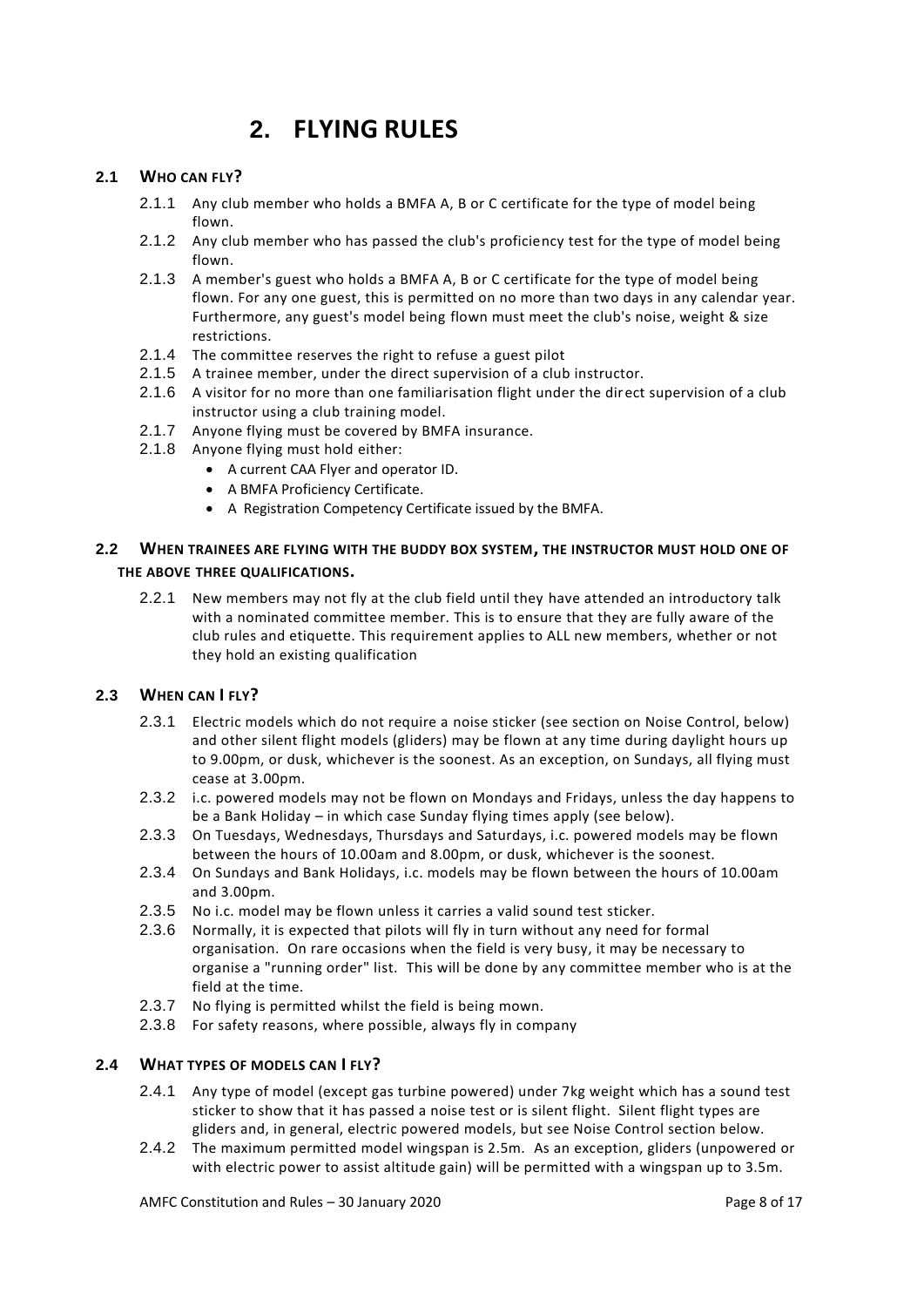(Gliders with a wingspan greater than 3.5m may be authorised by the committee if the model had already been flown at the field prior to November 2013).

- 2.4.3 All models must conform to the "General Model Safety" requirements of the BMFA Handbook.
- 2.4.4 All models over 250gm must carry a valid CAA Operator ID.
- 2.4.5 If the model is over 7kg or gas turbine powered, in addition to having passed a noise test, it must also be approved by the club safety officer and another committee member. Pilots of such models must also hold a BMFA B certificate.
- 2.4.6 If a model is powered by a petrol engine, a suitable fire extinguisher must be to hand. A policy of "No Smoking" should be adopted when refuelling or defueling a petrol aircraft

## **2.5 HOW MANY MODELS CAN FLY AT THE SAME TIME?**

- 2.5.1 Up to three i.c. powered models may be airborne at the same time. At the discretion of a committee member, a fourth model may also fly, provided it is a silent flight type.
- 2.5.2 When a helicopter is being flown with the pilot standing in the centre of the field, no other models may be airborne at the same time.

## **2.6 WHAT PRECAUTIONS SHOULD I OBSERVE WHILST FLYING?**

- 2.6.1 In general, models must be flown at all times in a manner which does not endanger members of the public, visitors and other club members.
- 2.6.2 Models must be built and operated in accordance with the recommendations of the current BMFA Member's Handbook.
- 2.6.3 Pilots must be willing to crash their model if there is imminent danger of it causing injury.
- 2.6.4 No models may be flown within 200m of the boundary of any domestic premises or road (see attached aerial photograph for permitted flying area).
- 2.6.5 To minimise noise disturbance, whenever possible, keep to the recommended flying area (marked with a blue outline on the attached aerial photograph).
- 2.6.6 Once an aircraft is ready to take off, the pilot must either launch it or place it on the ground upwind of the flag-pole marking the pilot box, the take-off process can then begin.
- 2.6.7 If the pilot stands on the field (out of the pilot box) during take-off he/she must return to the pilot box immediately once the aircraft is airborne.
- 2.6.8 Landing should be at a point on the field upwind of the pilot box flag
- 2.6.9 Pilots in the pilot box controlling their aircraft should not be disturbed unless for safety / training reasons
- 2.6.10 Only pilots / instructors are allowed in the pilot box
- 2.6.11 Flying is not permitted towards or over the active pits area, the car park and club shelter.
- 2.6.12 Persons arriving on the field by car should wait if they see an aircraft landing / taking off and is likely to pass close to them.
- 2.6.13 "Low passes" (below 50 feet) over the flying strip by all aircraft may only be made in the upwind (i.e. landing) direction and must be clearly announced in advance. It is the pilot's responsibility to make sure that the field is clear before making a low pass. Pilots should call "Low Pass" before carrying out this manoeuvre.
- 2.6.14 Aerobatics should only be performed over the field opposite and not over the club landing field
- 2.6.15 Always keep a look out for full-sized aircraft, and stay low when these are in the area. (military aircraft have been known to fly very low across the field).
- 2.6.16 If a model appears to be performing abnormally in the air, it must be landed immediately.
- 2.6.17 In the event of a crash or items falling from a model in flight, all debris must be retrieved from wherever it occurs.
- 2.6.18 A committee member may ground a model if, in his/her opinion, it is being flown in an irresponsible manner, sounds excessively noisy or is in any way considered to be dangerous. The member concerned may subsequently appeal to the committee on such a decision.

#### **2.7 NOISE CONTROL**

AMFC Constitution and Rules – 30 January 2020 Page 9 of 17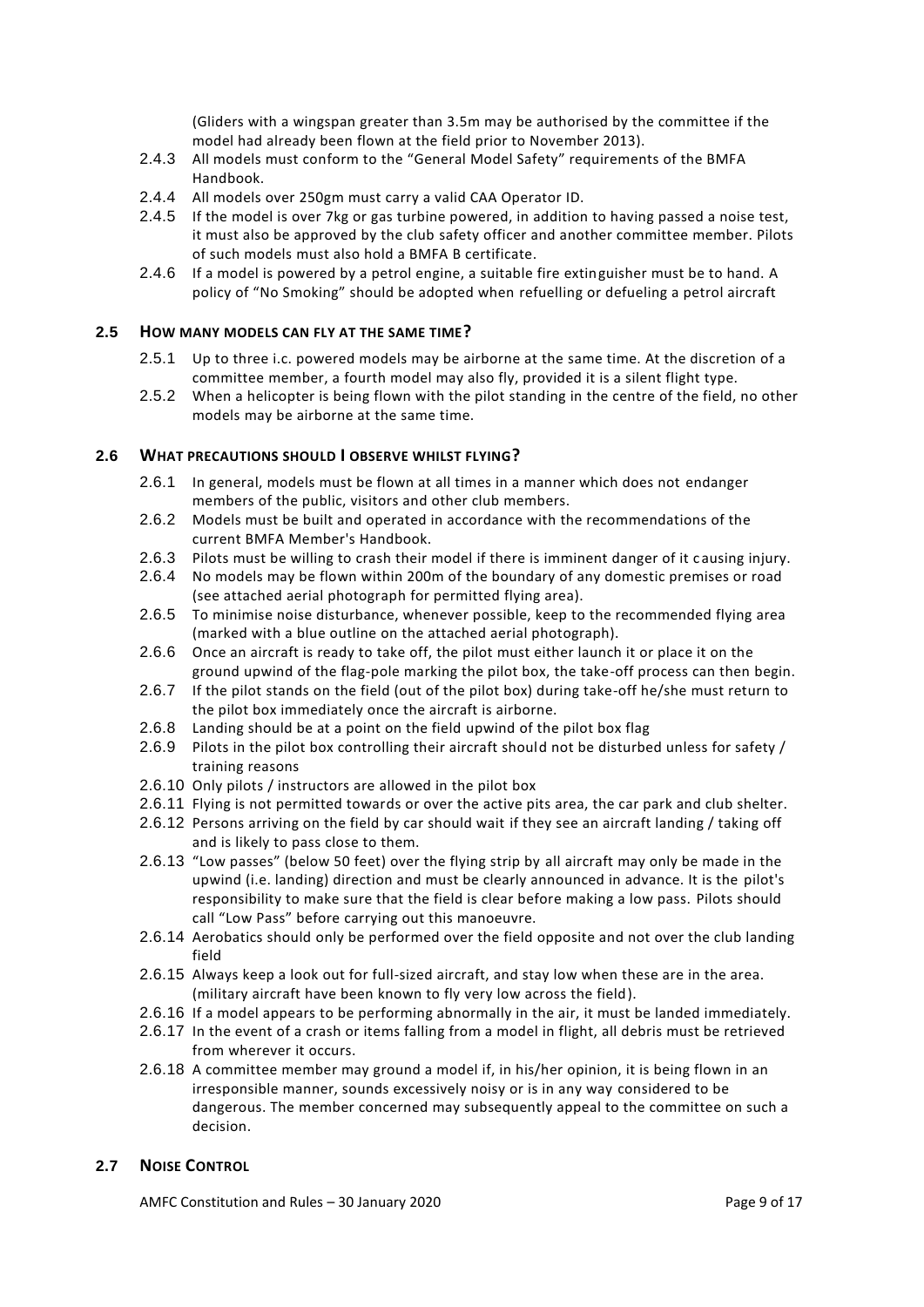- 2.7.1 Every i.c. powered model must pass the club sound emission test before it may be flown at the club field. After a successful noise test, details of the model configuration (model name, engine, prop, silencer, measured sound levels and max. engine revs) will be recorded and a small circular sticker with a unique number issued. This sticker should be affixed to the outside of the model (e.g. on the fin).
- 2.7.2 In general, "Silent Flight" models (i.e. gliders and electric powered models) do not need to be sound tested and will not be issued with stickers. However, electric powered models of the ducted fan type, or with propeller(s) mounted within the wing structure, must be assessed by at least two committee members before being flown at the field. If such a model is assessed as being too noisy to be flown on silent flight days, it will treated as an i.c. model, must carry a sound test sticker and only be flown on days when i.c. flying is permitted.
- 2.7.3 If any changes are made to a model which affect the recorded configuration details, the model must be re-tested for sound levels before it may be flown.
- 2.7.4 Checks may be made by a committee member from time to time to ensure that models carry a valid sticker and conform to their recorded details.
- 2.7.5 Sound testing of models will be carried out by the club sound officer or other committee member. Testing will be carried out in accordance with the "Code of Practice for the Minimisation of Noise from Model Aircraft (1982)", published by the Department of the Environment. Basically, this requires that the sound level should be no more than 82dB(A) at 7 meters.
- 2.7.6 Electric powered models of the ducted fan type or with propellers mounted within the wing structure may only be flown on days on which i.c. models are permitted unless they have been assessed by at least two committee members as being quiet enough to fly at "silent flight" times. Other types of electric models will not be subject to routine noise testing but if a member has any doubts about his/her model's suitability to fly at "silent flight" times, he/she must not fly at those times until at least two committee members have carried out an assessment. If any type of electric model is considered by at least two members of the committee to be excessively noisy to fly at "silent flight" times, that model may only be flown at the times permitted for i.c. models.

# **2.8 PITS OPERATION**

- 2.8.1 The operational pits area should be chosen so that the into-wind landing direction is preferably over the pilot's right shoulder.
- 2.8.2 If the wind changes direction, necessitating a change of pits, ALL pilots must move to the new pits and no further flying is permitted until this change is complete.
- 2.8.3 In light wind situations it may be that experienced pilots can operate in any runway direction. However, they must be willing to change pits to suit others who may have less experience or sensitive models.
- 2.8.4 Selection of pits and decisions to change pits should be taken by a committee member or, if none is present, the most experienced member (e.g. highest BMFA qualification) on site.
- 2.8.5 When starting and running up models in the pits, they must be restrained at all times and never left unattended.
- 2.8.6 The flight preparation tables must be oriented so that models are tail-on to the field.
- 2.8.7 Pilots controlling fixed wing or helicopter models (if being flown off field) must stand together at the corner of the pits area marked by a flag-pole, this denotes the pilot box.
- 2.8.8 Pilots using 35MHz transmitters on arrival at the field must check verbally with all other pilots that there is no clash with their operating channel. If there is, it is up to the pilots concerned to co-operate so that only one transmitter on that channel is operative at any time.

# **2.9 WHAT ARE THE RULES FOR TAKING OFF AND LANDING FIXED WING MODELS?**

- 2.9.1 Before taking off, all models should be checked out as detailed in the "Checks before each Flight" section of the BMFA Handbook.
- 2.9.2 Before taking off, pilots may stand on the field behind their model. Once their model is in the air, they must immediately return to the pilot box in the active pits.
- AMFC Constitution and Rules 30 January 2020 Page 10 of 17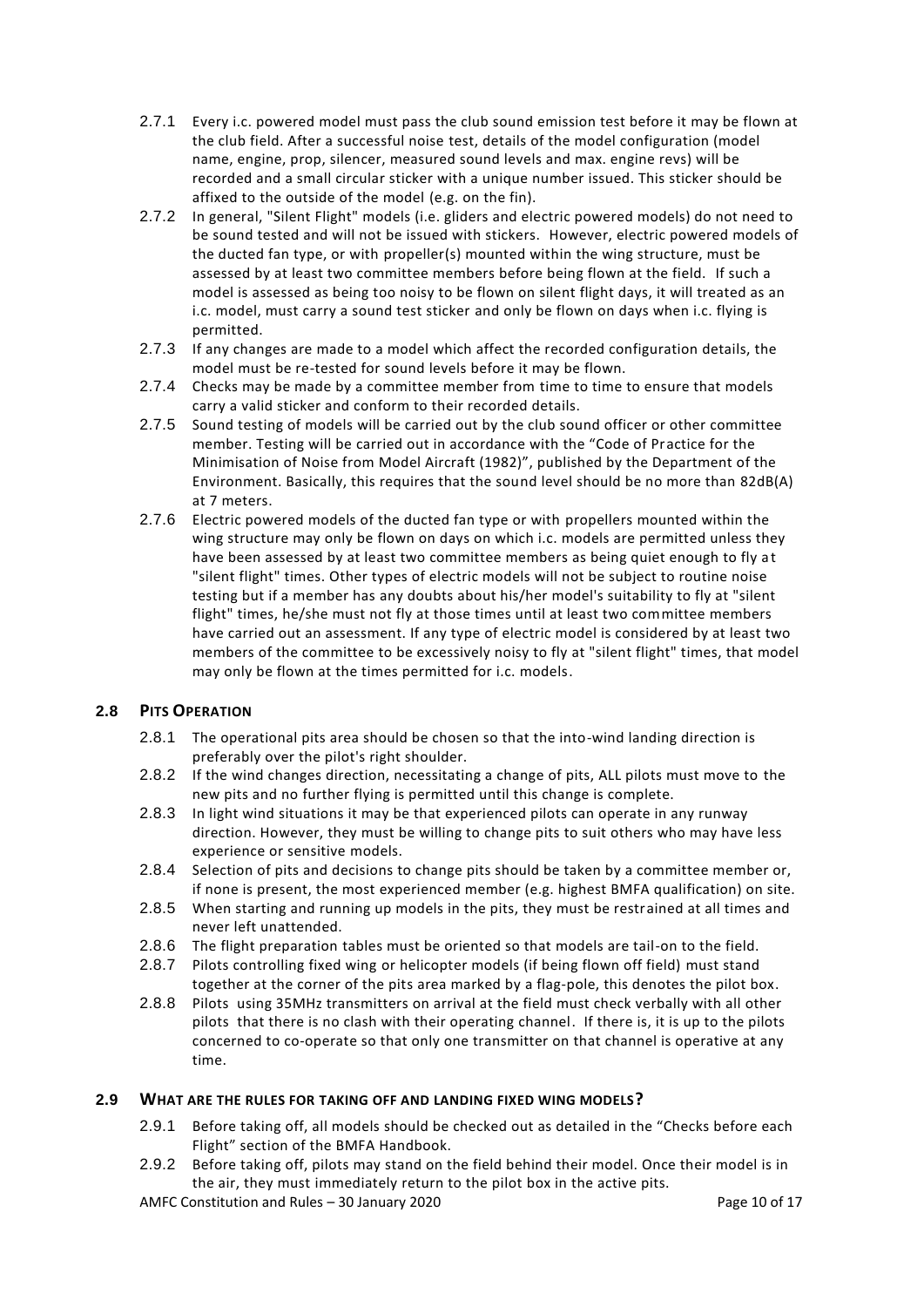- 2.9.3 The starting position for a take-off run or hand launch must be upwind of the pits area upwind of the pilot box pole.
- 2.9.4 The landing direction must always be away from the pits area upwind of the pilot box pole.
- 2.9.5 Before landing, pilots must clearly call "landing" and make sure that the field is clear of any obstructions
- 2.9.6 Models must not be taxied towards the pits.
- 2.9.7 When retrieving models from the field, permission to do so must be obtained from other pilots with airborne models. When retrieval is complete, this should be clearly announced.
- 2.9.8 Pilots must always announce loudly and clearly their intentions. e.g. "taking off", "landing", "dead stick" etc.
- 2.9.9 Landing precedence must be given to any pilot who announces that his/her model is "dead stick".

## **2.10 WHAT ARE THE ADDITIONAL FLYING RULES FOR TRAINEES?**

- 2.10.1 Trainees may only fly under the direct supervision of a club instructor.
- 2.10.2 For fixed wing aircraft, the trainee and instructor must use a "buddy box" system.
- 2.10.3 If the trainee provides his/her own model, it must pass a noise test before being flown and carry a valid noise test sticker and display a CAA operators number.

#### **2.11 WHAT ARE THE PRECAUTIONS WHEN WALKING/DRIVING ONTO THE FLYING FIELD?**

- 2.11.1 Approach to the flying field, whether by car or on foot, should be from the southeast corner (adjacent to the club shelter).
- 2.11.2 The central post at the entrance from the road must be removed whenever anyone is present on the field. This is to ensure easy access to emergency vehicles should there be an accident.
- 2.11.3 Never walk or drive onto the field until someone standing in the active pits area indicates by waving that it is safe for you to do so. Such indication should only be given when either no models are in the air or ALL the pilots of those that are airborne have indicated that they are aware that someone is about to cross and that their model(s) are not in any kind of difficulty or about to land.
- 2.11.4 Always walk/drive around the perimeter of the field, not diagonally across.
- 2.11.5 No-one may stand or park at any place on the flying field other than in the active pits area.
- 2.11.6 Whilst crossing the field, keep an active watch of those models that are in the air and be ready to take avoiding action should they get into difficulty.
- 2.11.7 Cars are only allowed onto the flying area to deliver and remove models and equipment. Once this has been done, they must be removed to the currently designated car parking area.
- 2.11.8 No more than two cars may be on the field other than before or after all flying activity.
- 2.11.9 In winter, when the field is soft, no cars may be driven onto the flying area.

# **2.12 CAN I BRING GUESTS TO THE FLYING FIELD?**

- 2.12.1 Basically, yes, but the following rules should be observed:
- 2.12.2 No member should bring more than two guests at any one time.
- 2.12.3 The committee reserve the right to refuse visitors on the flying field
- 2.12.4 A member is responsible for controlling his/her guest(s), making sure that they are aware of the potential dangers of model aircraft, and that they remain in the pits area and do not wander about the site.
- 2.12.5 Child and vulnerable adult guests are only allowed with a parent/guardian. The parent / guardian must remain in attendance while the child / vulnerable adult is on club premises and will be responsible for their welfare.

#### **WHEN MUST ENTRIES BE MADE IN THE SITE LOG?**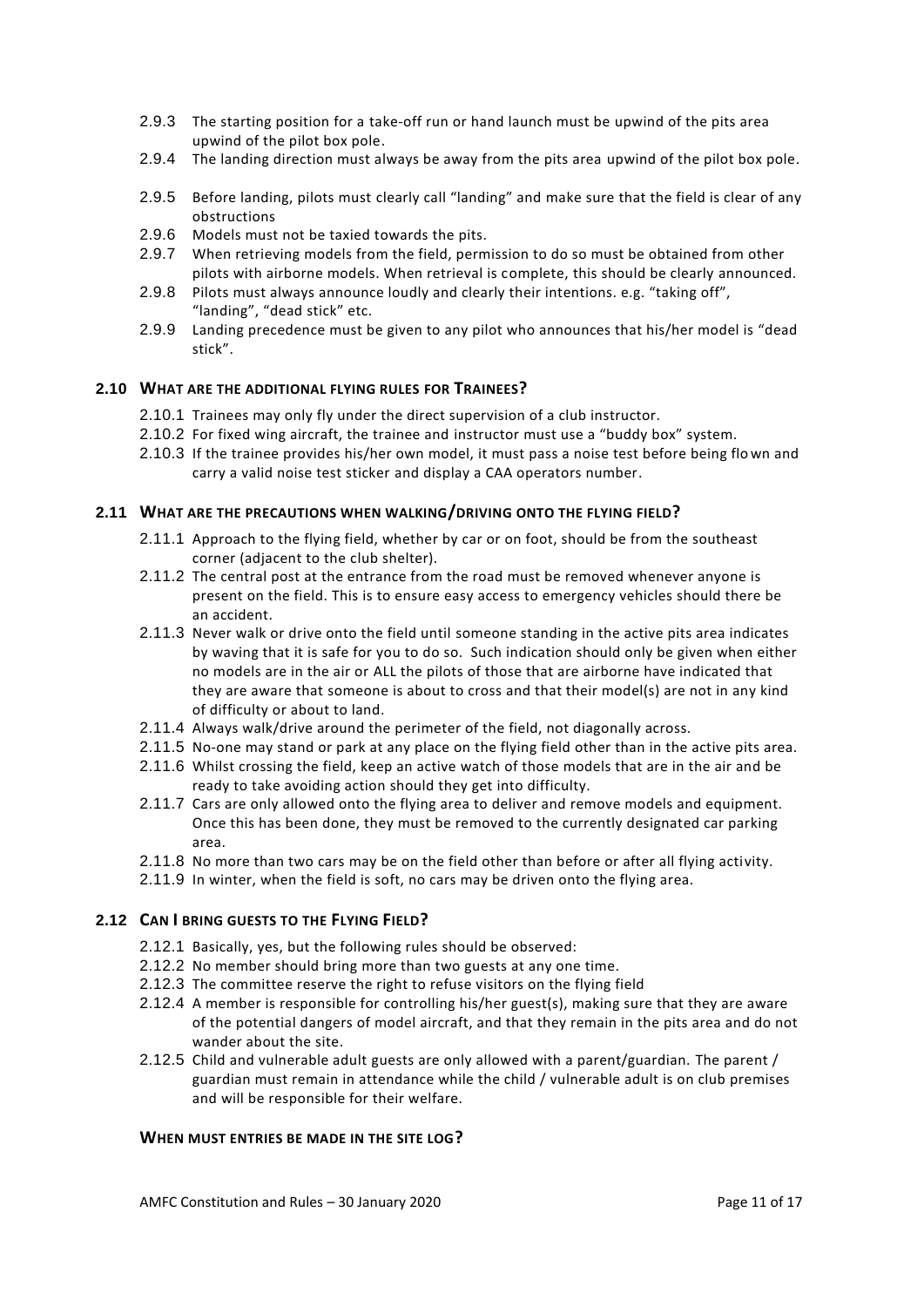- 2.12.6 When entering the site, every member must make an entry in the site log which is kept in the site shelter.
- 2.12.7 Each entry should show the members full name (there may be two or more members with the same first name), his/her time of arrival and departure and the type(s) of models flown or just visiting.
- 2.12.8 If the member has brought a guest who has also flown, either on their own or under supervision of an instructor, an entry must be made to show the guest's name, the name of the member introducing him/her to the club and the details of model type(s) flown.
- 2.12.9 If there is any significant incident, such as any injury, lost model, crashes off the field, flying outside the permitted fly zone etc., please put a tick in the "Incident column" and give details overleaf.

## **2.13 WHAT ARE THE SPECIAL RULES FOR HELICOPTERS?**

- 2.13.1 Except where specifically referring to fixed wing models, all the above rules apply equally to helicopters. Additionally, the following rules apply to helicopters:-
- 2.13.2 Helicopters may only be flown when the average wind speed does not exceed 15 m.p.h. The wind speed can be determined by calling the wind monitor on 07704141974.
- 2.13.3 The take-off point for helicopters must be at least 15 meters beyond the centre of the field, in a direction away from the active pits i.e. upwind of the field centre.
- 2.13.4 Helicopter pilots must control their model from the centre of the field (marked by a paving slab let into the field surface) unless they are competent helicopter pilots flying off field, in which case the pilots should stand in the fixed wing pilot box and thus allow other modellers the opportunity to fly
- 2.13.5 Only one helicopter (where the pilot is standing in the centre of the field) may be airborne at a time. However, if the helicopter pilot uses the regular flight box, normal flying restrictions will apply.
- 2.13.6 In flight, helicopters must be flown so that they are never radially closer to the active pits area than the take-off point and always at least 15 meters away from the pilot.
- 2.13.7 When flying 3D manoeuvres, the pilot to model distance should be increased to 50 meters.
- 2.13.8 The rotor head must be restrained at start up and at all times whilst the engine is running prior to placing the model at the take-off point.
- 2.13.9 When releasing the rotor head prior to take-off, make sure hands and loose clothing etc are well clear.
- 2.13.10If possible, always use the special flight preparation tables for helicopters fitted with restraining bars that pass over the models landing skids.
- 2.13.11The instructor for trainee helicopter pilots should stand alongside the trainee at the centre of the field.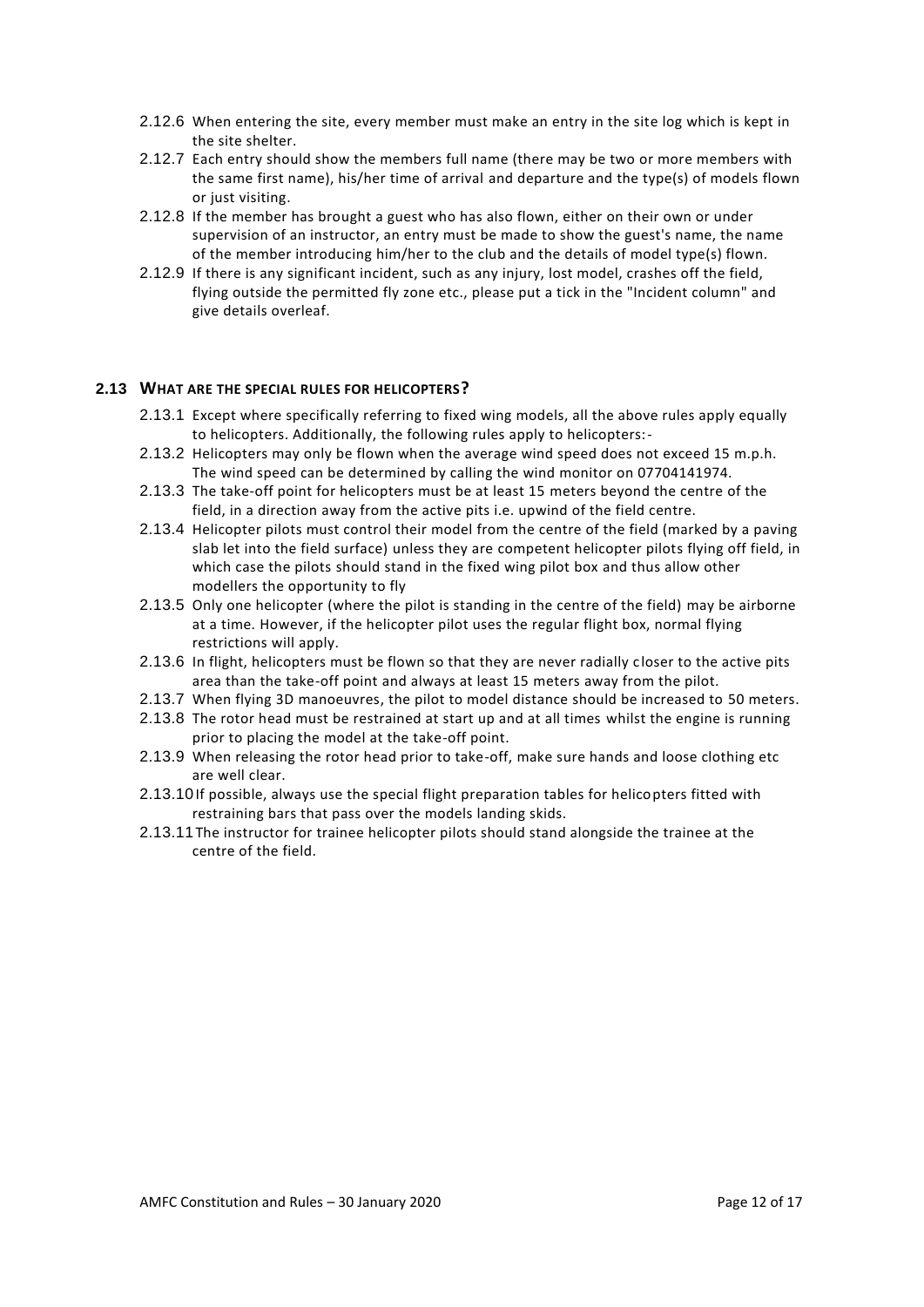# **3. APPENDIX 1 - TRAINING**

- 3.1.1 All training in the AMFC is carried out to British Model Flying Association standards. The club offers training to the BMFA "A" certificate level in fixed and rotary wing flying.
- 3.1.2 In order to fly unsupervised, members must, at least, be proficient to the BMFA "A" standard in the disciplines they fly. That is, they must either hold a BMFA achievement scheme certificate or a certificate issued by the club to confirm that they have pa ssed a test to the BMFA "A" standard. As a concession, long standing members (who joined the club before 1997) and who have been assessed as being able to fly but were not issued with a certificate may continue to fly unsupervised.
- 3.1.3 All new members who cannot fly unsupervised will be trained to the BMFA "A" standard and are expected to take the club" A" proficiency test (or pass a BMFA "A" test elsewhere). Testing will be carried out by a club instructor or committee member who has not been directly involved in instructing the trainee.
- 3.1.4 During training, the Instructor's word is final in all decisions, especially during flying, and students are expected to obey commands immediately and without question, with disciplinary consequences if they fail to do so. The Club reserves the right to terminate the membership of a trainee if, in the opinion of the Instructors, a student is not suitable or is not able to 'master' the fundamentals of model flying. They will not receive a refund of their membership fee.
- 3.1.5 Only persons appointed by the committee and registered with the BMFA will conduct training. Students must be expected to train with different Instructors through the course of their training.
- 3.1.6 The rostering of Instructors is, by the very nature of the Club, not possible. Students must therefore make their own arrangements with the Instructors in advance.
- 3.1.7 Although the Club does have a complete package of 'training equipment', this is only to be used in the very initial stages of training. Thereafter, a trainee member will be expected to provide his/her own model and ancillary equipment. Instructors will give guidance on what is suitable There may be a need for the trainee to provide a second transmitter and 'buddy cable' if suitable club equipment is not available.
- 3.1.8 The weight of all models used for training must be 1kg or greater.
- 3.1.9 Automatic stabilization systems may not be used on aircraft used for training or qualification testing.
- 3.1.10 As well as flying training, it is an essential requirement that trainees have knowledge and understanding of club and BMFA safety rules. Additionally, they will be required to understand the basics of flight and how to handle ancillary equipment, such as starters, batteries, radio etc. The trainee will be required to satisfactorily answer questions on all these matters at the time of his/her proficiency test.
- 3.1.11 Prior to the start of flying training, a trainee will be required to attend an induction meeting at which time, the important club and BMFA rules about conduct on the field etc will be explained. The trainee will be required to show that he/she has a hard-copy version of the Club rules, BMFA Members Handbook and the BMFA publication "Flying Start" The club can provide copies of these documents at a reasonable fee if necessary.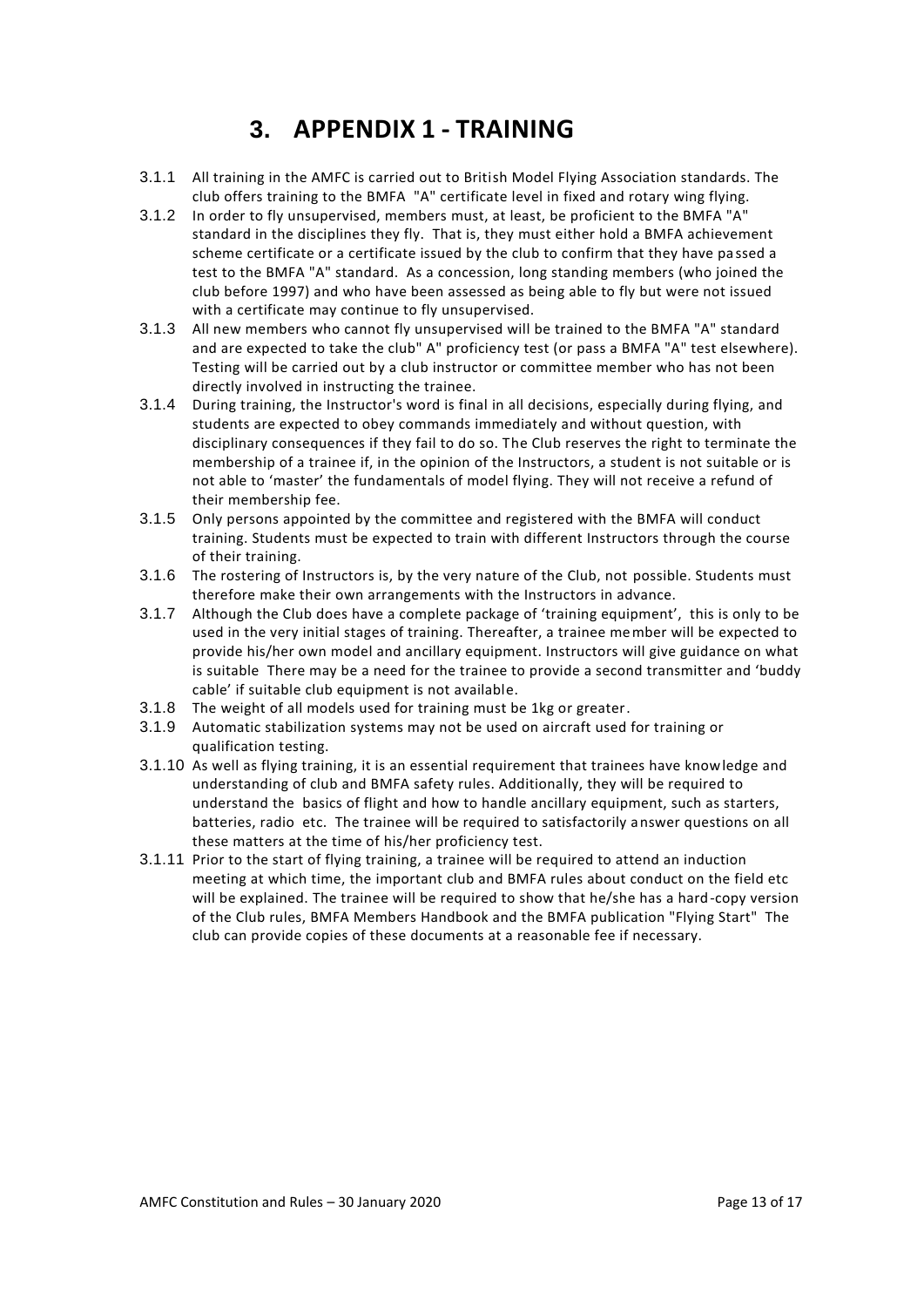# **4. APPENDIX 2 - HEALTH AND SAFETY**

- 4.1.1 AMFC is committed to providing a safe environment for members to fly model aircraft without harm or injury to themselves, others or the environment.
- 4.1.2 Responsibility for health and safety lies equally with all members. Your safety is your own responsibility and you are responsible for the safety of others at the field, especially when flying your model aircraft.
- 4.1.3 The club rules have been written to minimise all known risks of attending and flying at the field for members and visitors. They provide safe procedures for operating and flying model aircraft to ensure the safe use of the field and facilities and enjoyment of the sport.
- 4.1.4 All members and visitors are required to demonstrate a clear understanding of the rules and safe operating procedures before they are permitted to fly solo not withstanding the requirement as a minimum to pass the Club A or BMFA A flying proficiency test.
- 4.1.5 The safety officer is the point of contact for raising any issues or concerns with regard to the safe use of the field, for carrying out risk assessment and advising corrective action.

# **4.2 RISK ASSESSMENT**

- 4.2.1 The AMFC has compiled a risk assessment to assess the hazards associated with flying model aircraft at our site. The risk assessment is specific to the site and has been reviewed and accepted by the committee. A hard copy of the risk assessment is posted on the notice board in the field shelter and a pdf copy can also be found on the members page of the website.
- 4.2.2 Members should familiarise themselves with the risk assessment to understand the residual risks incumbent in attending, using and flying model aircraft at the AMFC flying field.
- 4.2.3 The risk assessment will be reviewed annually and may be updated at any time when new hazards arise or alternate/different flying /safety procedures are proposed. This will help guide the committee's decisions to maintain and optimise safety standards.
- 4.2.4 The risk assessment should be reviewed and if necessary revisited whenever there is a change to the rules or infrastructure affecting flying operations or any other safety related aspects of field usage.

# **5. APPENDIX 3 - PRIVACY NOTICE**

- 5.1.1 At the Acle Model Flying Club, hereafter referred to as "the club", we're committed to protecting and respecting your privacy.
- 5.1.2 We have not appointed a Data Protection Officer to oversee our compliance with data protection laws as we not required to do so, but our Data Protection Compliance Manager has overall responsibility for data protection compliance in our club. Contact details are set out in the "Contacting us" section at the end of this privacy notice.
- 5.1.3 This notice explains when and why we collect personal information about people who join the club by whatever means, how we use it, the conditions under which we may disclose it to others and your rights in relation to your personal data.
- 5.1.4 We may change this notice from time to time. If we do so, you will be notified by email or letter. By becoming a member of the club, you're agreeing to be bound by this notice.
- 5.1.5 How do we collect information about you?
	- We obtain information about you when you apply to become a member of the club. This may be by completion of a membership application form, online with the British Model Flying Association (BMFA), via telephone, or in person.
- 5.1.6 What type of information is collected about you?
	- The personal information we collect include your name, address, email address, telephone number, gender .

AMFC Constitution and Rules – 30 January 2020 Page 14 of 17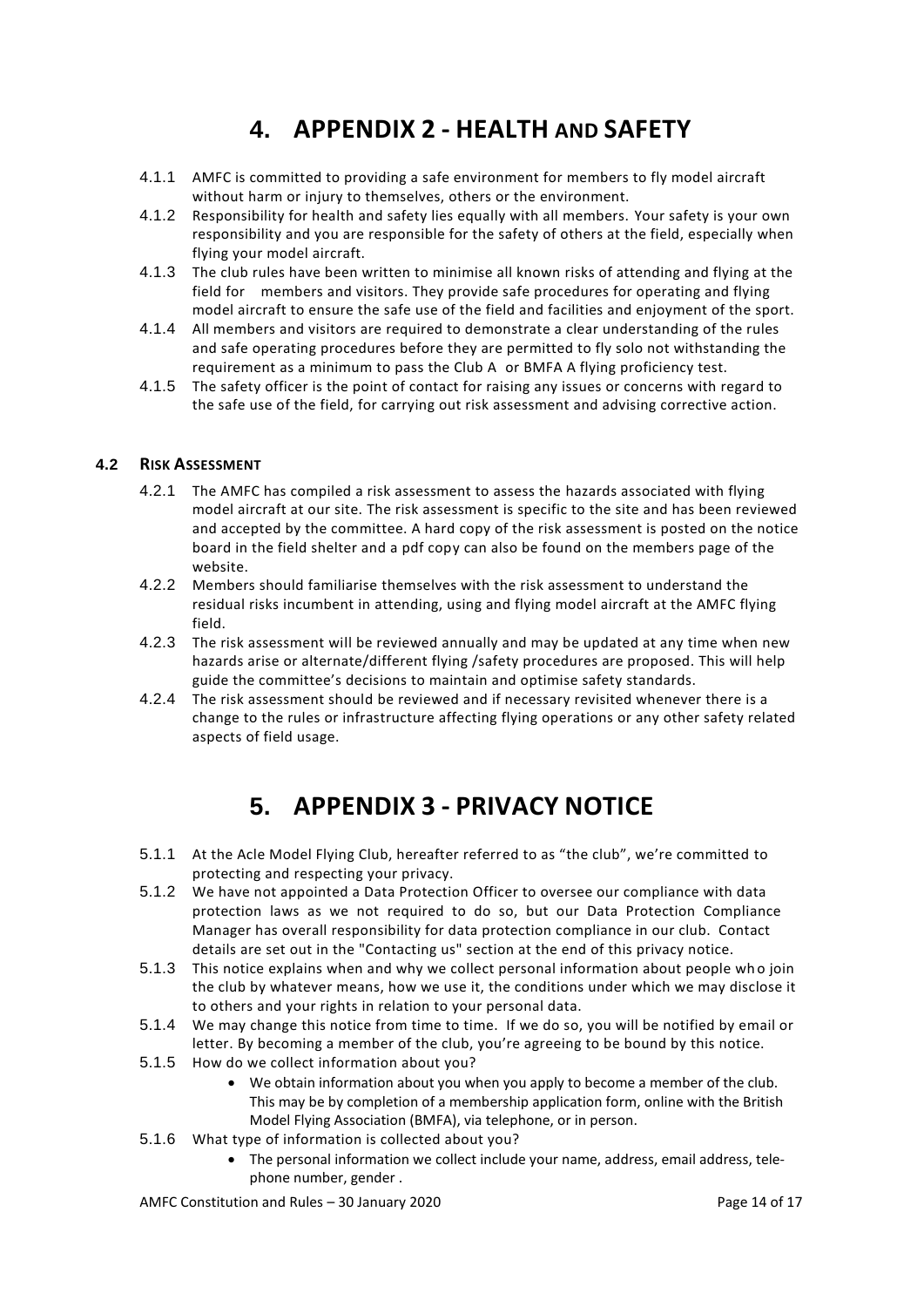- 5.1.7 The legal bases for the processing of your personal data is to enable the club to fulfil our contractual obligations and provide membership services.
- 5.1.8 How is your information used? We may use your information to:
	- process your membership;
	- carry out our obligations arising from your membership;
	- seek your views or comments on matters relating to the club and model aircraft flying
	- notify you of changes to our services;
	- send you communications which you have requested and that may be of interest to you. These may include information about club events and contests and other club related matters, also information from the BMFA that may be of interest.
- 5.1.9 How long do we retain your information?
	- We will hold your personal information on our systems for as long as is necessary to carry out our obligations in relation to your membership, or as long as is set out in any relevant agreement between us. Where an individual person's club membership lapses your information will be securely kept for a period of 5 years, after which your information will be deleted.
- 5.1.10 Who has access to your information?
	- We will not sell or rent your information to third parties.
	- We will not share your information with third parties for marketing purposes.
- 5.1.11 All members of the club must also be members of the BMFA. By joining the club you give consent for your personal data to be shared with the BMFA to enable provision of BMFA membership services. Please see the BMFA privacy policy at <https://www.bmfa.org/Privacy-Policy>
- 5.1.12 Please be reassured that we will not release your information to third parties beyond the club unless we are required to do so by law, for example, by a court order or for the purposes of prevention of fraud or other crime.
- 5.1.13 How you can access and update your information?
	- The accuracy of your information is important to us. You can check the information we hold is correct on the members dashboard area of the BMFA website. You may request any update of this information by contacting the club's Membership Secretary.
- 5.1.14 What are your rights?
	- a) the right to access;
		- You have the right to confirmation as to whether or not we process your personal data and, where we do, access to the personal data, together with certain additional information. That additional information includes details of the purposes of the processing, the categories of personal data concerned and the recipients of the personal data. Providing the rights and freedoms of others are not affected, we will supply to you a copy of your personal data. The first copy will be provided free of charge, but additional copies may be subject to a reasonable fee.
	- b) the right to rectification;
		- You have the right to have any inaccurate personal data about you rectified and, taking into account the purposes of the processing, to have any incomplete personal data about you completed.
	- c) the right to erasure;
		- In some circumstances you have the right to the erasure of your personal data without undue delay. Those circumstances include: the personal data being no longer necessary in relation to the purposes for which the data was collected or otherwise processed, you are no longer a club member and wish the data not to be held for our standard 5 years. Please note a request for data erasure for a current member would require that member to forfeit membership. The data is required for the club to fulfil its obligations.
	- d) the right to restrict processing;
		- In some circumstances you have the right to restrict the processing of your personal data. Those circumstances are: you contest the accuracy of the personal data; processing is unlawful but you oppose erasure; we no longer need the personal data for the purposes of our processing, but you require personal data for the establishment, exercise or defence of legal claims; and you have objected to processing, pending the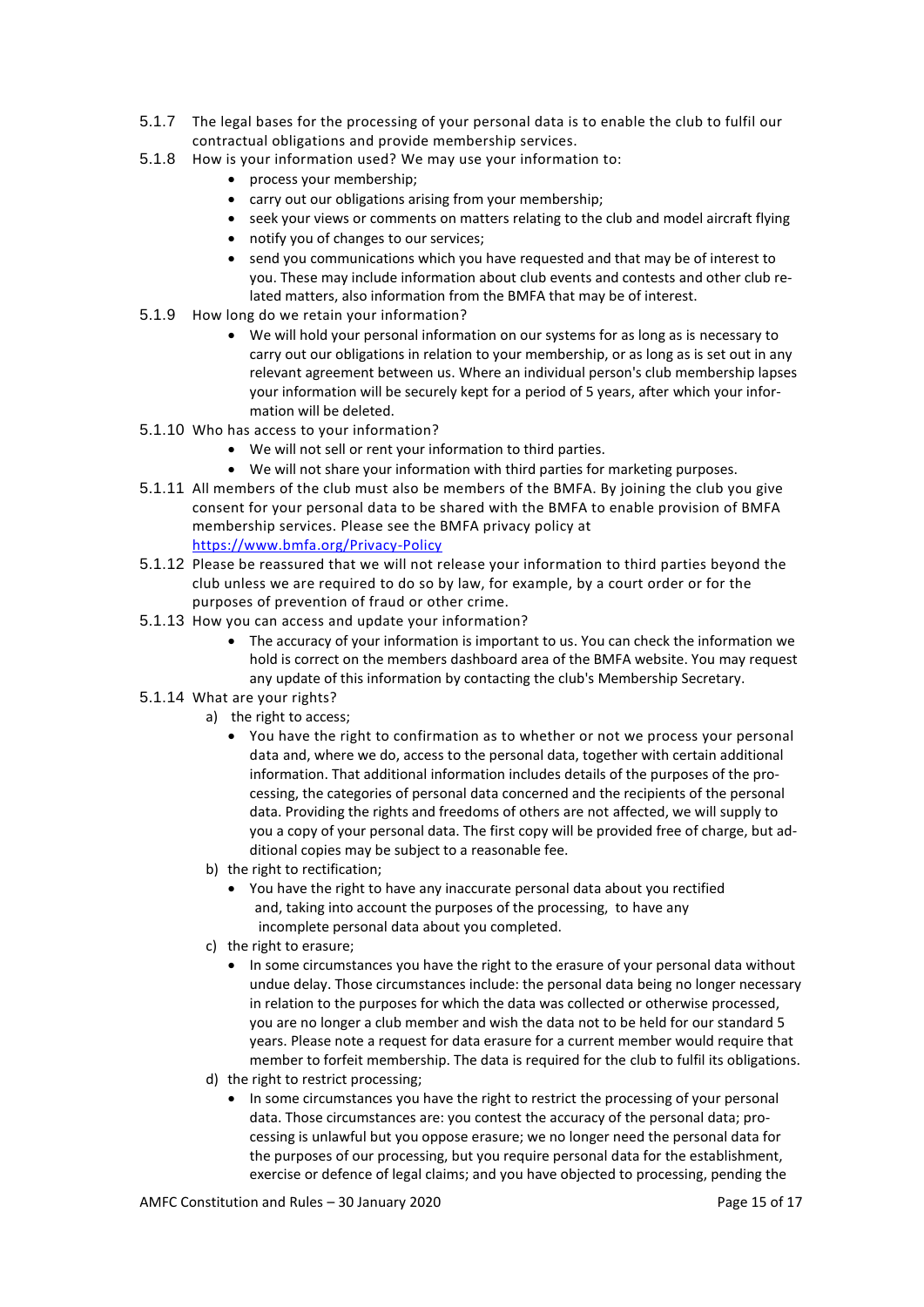verification of that objection. Where processing has been restricted on this basis, we may continue to store your personal data. However, we will only otherwise process it: with your consent; for the establishment, exercise or defence of legal claims; for the protection of the rights of another natural or legal person; or for reasons of important public interest.

- e) the right to object to processing;
	- You have the right to object to our processing of your personal data for direct electronic communications purposes. If you make such an objection, we will cease to process your personal data for this purpose.
- f) the right to data portability;
	- To the extent that the legal basis for our processing of your personal data is that the processing is necessary for the performance of a contract to which you are party and such processing is carried out by automated means, you have the right to receive your personal data from us in a structured, commonly used and machine-readable format. However, this right does not apply where it would adversely affect the rights and freedoms of others.
- g) the right to complain to a supervisory authority;
	- If you consider that our processing of your personal information infringes data protection laws, you have a legal right to lodge a complaint with the Information Commissioners Office. https://ico.org.uk
- h) the right to withdraw consent.
	- To the extent that the legal basis for our processing of your personal information is consent, you have the right to withdraw that consent at any time. Withdrawal will not affect the lawfulness of processing before the withdrawal.
- i) You may exercise any of your rights in relation to your personal data by written notice the club secretary or by using your BMFA members dashboard when logged into their website